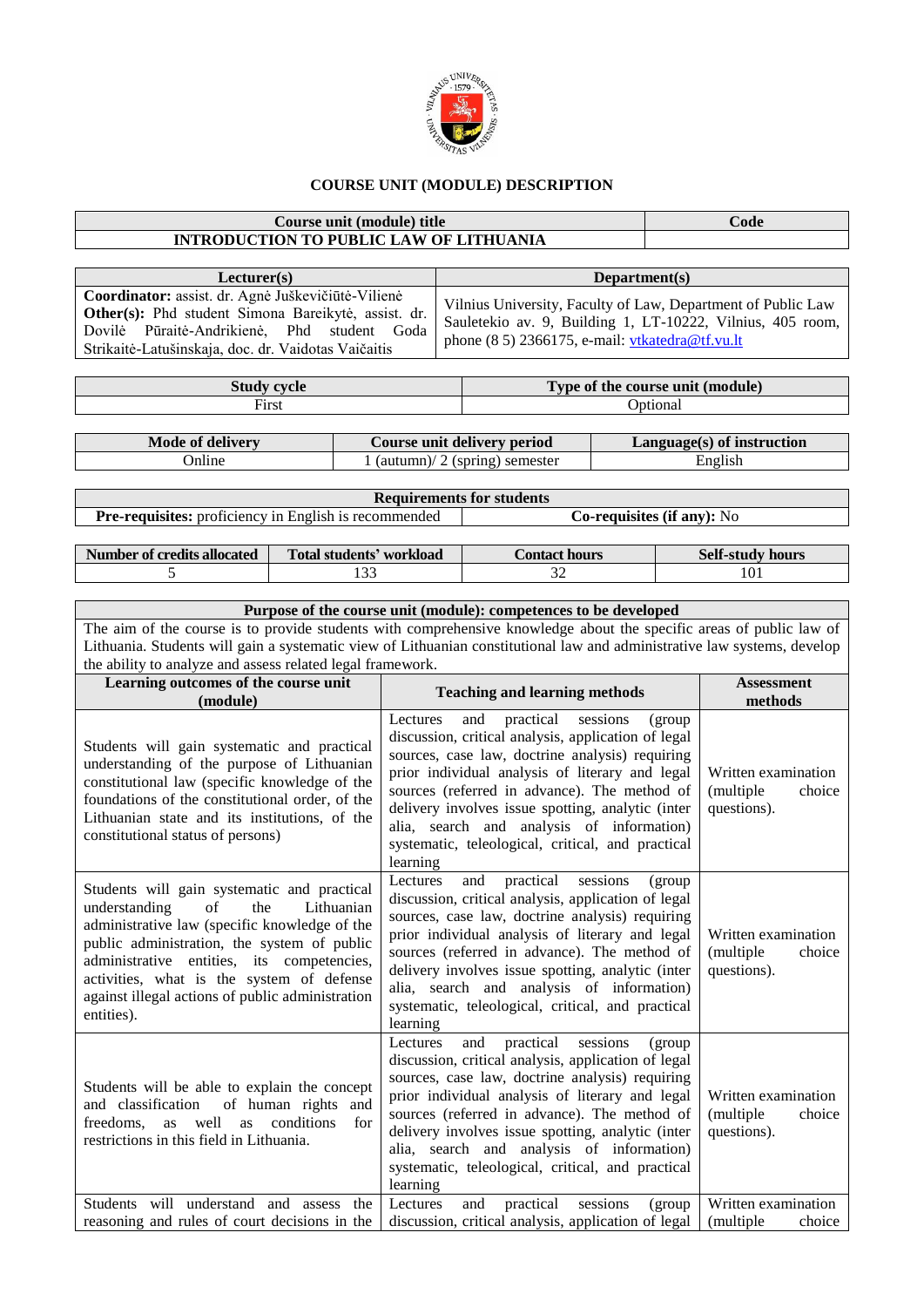interpretation and application of the Lithuanian constitutional and administrative law, will be able to analyze related legal framework.

sources, case law, doctrine analysis) requiring prior individual analysis of literary and legal sources (referred in advance). The method of delivery involves issue spotting, analytic (inter alia, search and analysis of information) systematic, teleological, critical, and practical

questions).

| learning |                                                                                                                                                                                                                                                                                                                                                                                                                                                                                                                                                                                                                                                                                                                                        |                      |               |                |                    |                       |                             |                         |                                         |                                                      |
|----------|----------------------------------------------------------------------------------------------------------------------------------------------------------------------------------------------------------------------------------------------------------------------------------------------------------------------------------------------------------------------------------------------------------------------------------------------------------------------------------------------------------------------------------------------------------------------------------------------------------------------------------------------------------------------------------------------------------------------------------------|----------------------|---------------|----------------|--------------------|-----------------------|-----------------------------|-------------------------|-----------------------------------------|------------------------------------------------------|
|          |                                                                                                                                                                                                                                                                                                                                                                                                                                                                                                                                                                                                                                                                                                                                        |                      |               |                |                    |                       |                             |                         |                                         |                                                      |
|          |                                                                                                                                                                                                                                                                                                                                                                                                                                                                                                                                                                                                                                                                                                                                        | <b>Contact hours</b> |               |                |                    |                       |                             |                         | Self-study:<br>hours<br>and assignments |                                                      |
|          | Content: breakdown of the topics                                                                                                                                                                                                                                                                                                                                                                                                                                                                                                                                                                                                                                                                                                       | <b>Lectures</b>      | Consultations | Seminars       | Practical sessions | Laboratory activities | Internship/work<br>dacement | <b>Contact hours</b>    | Self-study hours                        | <b>Assignments</b>                                   |
| 1.       | BASICS OF LITHUANIAN CONSTITUTIONAL<br>LAW: 1. History of Lithuanian constitutionalism:<br>Lithuanian Statutes, the 1791 constitution, interwar<br>constitutions. 2. 1918-1949-1990 acts of independence<br>as constitutional acts. 3. Adoption of the 1992<br>Constitution.                                                                                                                                                                                                                                                                                                                                                                                                                                                           | 2                    |               | 2              |                    |                       |                             | $\overline{\mathbf{4}}$ | 17                                      | Reading of the<br>relevant<br>academic<br>literature |
| 2.       | THE STATE POWER AND ITS INSTITUTIONS<br>UNDER LITHUANIAN CONSTITUTION: 1. The<br>constitutional concept of separation of state powers. 2.<br>Constitutional status of the Seimas (parliament); 3.<br>Constitutional status of the President of the Republic of<br>Lithuania; 4. The constitutional status of the<br>Government of the Republic of Lithuania; 5. The<br>constitutional status of the judiciary                                                                                                                                                                                                                                                                                                                          | $\overline{2}$       |               | 2              |                    |                       |                             | $\overline{\mathbf{4}}$ | 12                                      | Reading of the<br>relevant<br>academic<br>literature |
| 3.       | <b>THE</b><br>CONSTITUTIONAL COURT<br><b>THE</b><br><b>OF</b><br><b>REPUBLIC</b><br>OF<br><b>LITHUANIA</b><br><b>AND</b><br><b>ITS</b><br>COMPETENCIES: 1. The status and competence of the<br>Constitutional Court; 2. The right of access to the<br>Constitutional Court; 3. Individual constitutional<br>complaint; 4. Objects of constitutional review; 5. Acts<br>of the Constitutional Court; 6. The most important<br>cases were decided by the Constitutional Court.                                                                                                                                                                                                                                                           | 2                    |               | 2              |                    |                       |                             | $\overline{\mathbf{4}}$ | 12                                      | Reading of the<br>relevant<br>academic<br>literature |
| 4.       | <b>THE</b><br>HUMAN RIGHTS AND FREEDOMS IN<br><b>CONSTITUTION</b><br>OF<br><b>THE</b><br><b>REPUBLIC</b><br>OF<br>LITHUANIA: 1. The concept of human rights and<br>freedoms; 2. Classification of human rights<br>and<br>freedoms: fundamental (right to life and human dignity,<br>freedom of expression); political (right to free election,<br>freedom of assembly); economic (freedom of economic<br>activity, right to choose occupation); social (right to a<br>healthy and clean environment, right to receive old-age<br>pension); cultural (right to education). 3. Conditions for<br>restriction of human rights and freedoms in accordance<br>with the doctrine of the Constitutional Court of the<br>Republic of Lithuania | 2                    |               | $\overline{c}$ |                    |                       |                             | 4                       | 12                                      | Reading of the<br>relevant<br>academic<br>literature |
| 5.       | THE CONCEPT OF ADMINISTRATIVE LAW: 1.<br>Administrative law system (general, special and<br>procedural parts); 2. Models of administrative law in<br>Europe; 3. Influence of both international and European<br>Union law on national administrative law.                                                                                                                                                                                                                                                                                                                                                                                                                                                                              | 2                    |               | 2              |                    |                       |                             | $\overline{\mathbf{4}}$ | 12                                      | Reading of the<br>relevant<br>academic<br>literature |
| 6.       | <b>ADMINISTRATION</b><br><b>AND</b><br><b>PUBLIC</b><br>ADMINISTRATIVE ACTS: 1. Public Administration:<br>Competence and authorization of public administration<br>powers; Public administration entities; Principles of<br>public administration; Public administration entities<br>activities. 2. Administrative acts: Administrative<br>decision; Normative administrative act; Administrative<br>contract; Other acts.                                                                                                                                                                                                                                                                                                             | 2                    |               | 2              |                    |                       |                             | $\overline{\mathbf{4}}$ | 12                                      | Reading of the<br>relevant<br>academic<br>literature |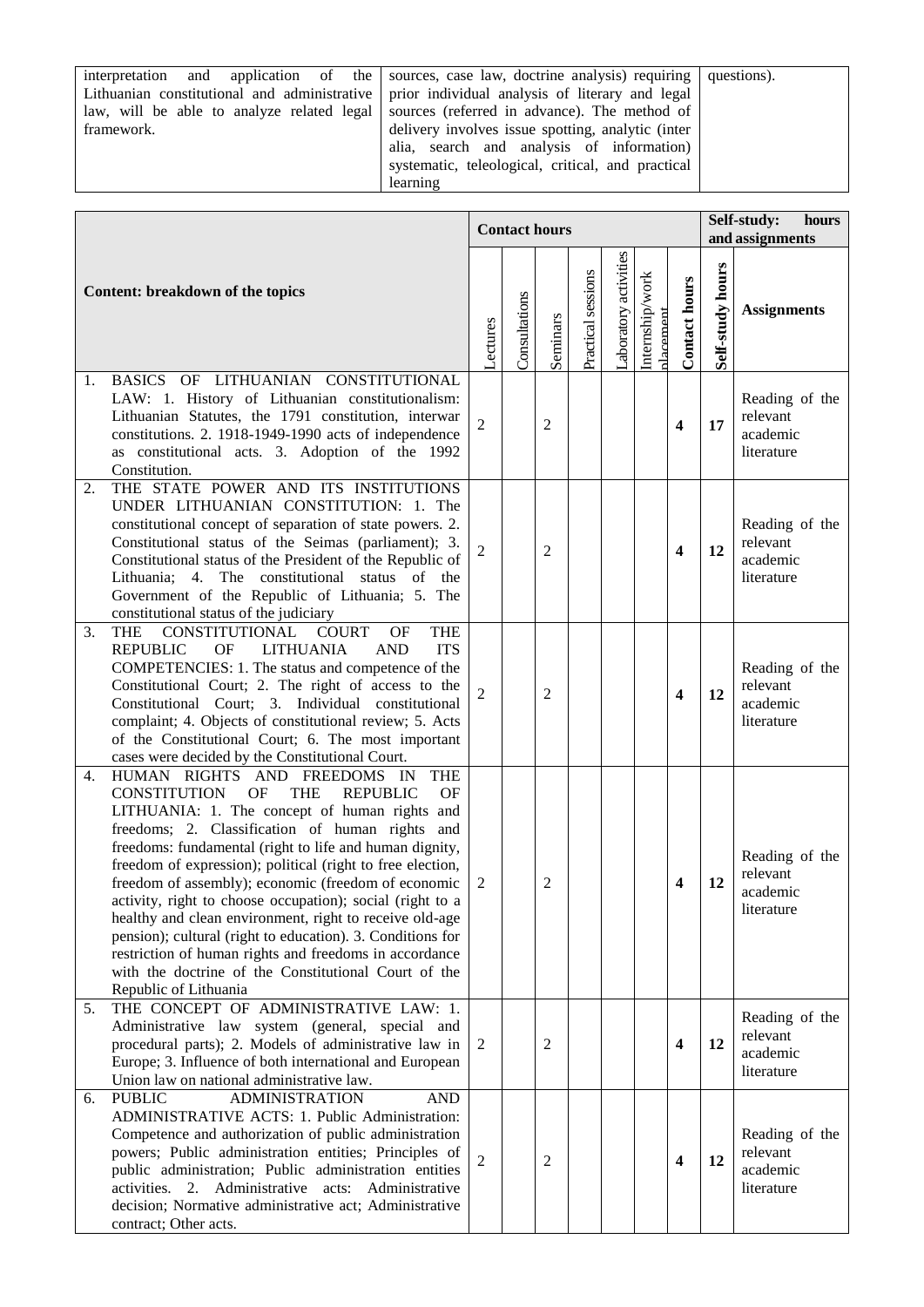| THE SYSTEM OF THE PROTECTION<br>OF<br>PERSONAL RIGHTS AGAINST THE ACTIVITY OF<br>THE PUBLIC ADMINISTRATION ENTITIES: 1.<br>Administrative Procedure; 2. Ombudsmen; 3. Pre-trial<br>resolution of administrative disputes; 4. Administrative<br>Courts: Legal review of administrative decisions; Legal<br>review of normative administrative acts. | $\mathcal{D}_{\mathcal{L}}$ | 2  |  | 4      | 12 | Reading of the<br>relevant<br>academic<br>literature |
|----------------------------------------------------------------------------------------------------------------------------------------------------------------------------------------------------------------------------------------------------------------------------------------------------------------------------------------------------|-----------------------------|----|--|--------|----|------------------------------------------------------|
| ADMINISTRATIVE LIABILITY: 1. Concept and<br>8.<br>Principles for the application of administrative liability;<br>2. Liability of natural persons under the Code of $ 2$<br>Administrative Offenses; 3. Liability of economic<br>operators under special laws.                                                                                      |                             | 2  |  | 4      | 12 | Reading of the<br>relevant<br>academic<br>literature |
| <b>Total</b>                                                                                                                                                                                                                                                                                                                                       | 16                          | 16 |  | 32 101 |    |                                                      |

| <b>Assessment</b><br>strategy | Weight,<br>percentage | <b>Assessment period</b>    | <b>Assessment criteria</b>                                                                                                                                                                                                                                        |
|-------------------------------|-----------------------|-----------------------------|-------------------------------------------------------------------------------------------------------------------------------------------------------------------------------------------------------------------------------------------------------------------|
| Examination                   | 100%                  | At the end of the<br>course | Maximum 10 points. The exam questions will reflect topics<br>discussed in the lectures and practical sessions and will<br>consist of 20 multiple choice questions that will have the<br>same weight for the exam grade (maximum 0,5 points each,<br>threshold 1). |

| <b>Author</b>                                                                             | Year of<br>publication | <b>Title</b>                                                                                                                                                                          | Issue of a periodical or<br>volume of a publication                                                                                                                                                                                                                                                                                                         | <b>Publishing place</b><br>and house or web<br>link                        |  |  |  |  |
|-------------------------------------------------------------------------------------------|------------------------|---------------------------------------------------------------------------------------------------------------------------------------------------------------------------------------|-------------------------------------------------------------------------------------------------------------------------------------------------------------------------------------------------------------------------------------------------------------------------------------------------------------------------------------------------------------|----------------------------------------------------------------------------|--|--|--|--|
| <b>Compulsory reading</b>                                                                 |                        |                                                                                                                                                                                       |                                                                                                                                                                                                                                                                                                                                                             |                                                                            |  |  |  |  |
| SEERDEN,<br>J.G.H. Rene                                                                   | 2012                   | Law<br>Administrative<br>of<br>the<br>European Union, its<br>Member<br>States and the United States. A<br>Comparative<br>Analysis.<br>Third<br>edition                                |                                                                                                                                                                                                                                                                                                                                                             | Intersentia Ltd                                                            |  |  |  |  |
| PAUŽAITĖ-<br><b>KULVINSKIEN</b><br>Ė, Jurgita AND<br>STRIKAITĖ-<br>LATUŠINSKAJ<br>A, Goda | 2022                   | Automated Administrative Order<br>in the Context of the Code of<br><b>Administrative Offences</b>                                                                                     | Changements<br>démocratiques<br>et<br>électroniques<br>dans<br>l'action publique locale<br>en Europe: REvolution<br>$E$ -volution?<br>ou<br>Democratic<br>and<br>Electronic Changes in<br>Local Public Action in<br>Europe: REvolution or<br>E-volution?, Vol. 11.                                                                                          | Kultura:<br>Institut<br>Francophone pour<br>la Justice et la<br>Démocratie |  |  |  |  |
| PAUŽAITĖ-<br><b>KULVINSKIEN</b><br>Ė, Jurgita                                             | 2014                   | The principle of effective legal<br>remedies in administrative law<br>(right to access to administrative<br>court) of Lithuania under the<br>influence of the European legal<br>order | Lithuanian legal system<br>under the influence of<br>European Union law:<br>collection of scientific<br>articles on the influence<br>of European Union law<br>Lithuanian<br><sub>on</sub><br>constitutional,<br>administrative<br>and<br>environment protection,<br>criminal, civil and civil<br>procedure, labour and<br>social protection, finance<br>law | Vilniaus<br>universitetas                                                  |  |  |  |  |
| PAUŽAITĖ-<br><b>KULVINSKIEN</b><br>Ė, Jurgita AND<br><b>ANDRIJAUSKA</b><br>ITĖ, Agnė      | 2020                   | Pan-European General Principles<br>Good<br>Administration<br>of<br>in<br>Lithuania - A Success Story with<br>Caveats                                                                  | Good Administration and<br>the Council of Europe:<br>Law,<br>Principles,<br>and<br>Effectiveness.                                                                                                                                                                                                                                                           | Oxford University<br>Press                                                 |  |  |  |  |
| PAUŽAITĖ-<br><b>KULVINSKIEN</b>                                                           | 2019                   | Right to good administration in<br>European legal framework                                                                                                                           | scientific<br>Przemysław,<br>eds. Administrative Law                                                                                                                                                                                                                                                                                                        | Wydawnictwo<br>Naukowe                                                     |  |  |  |  |